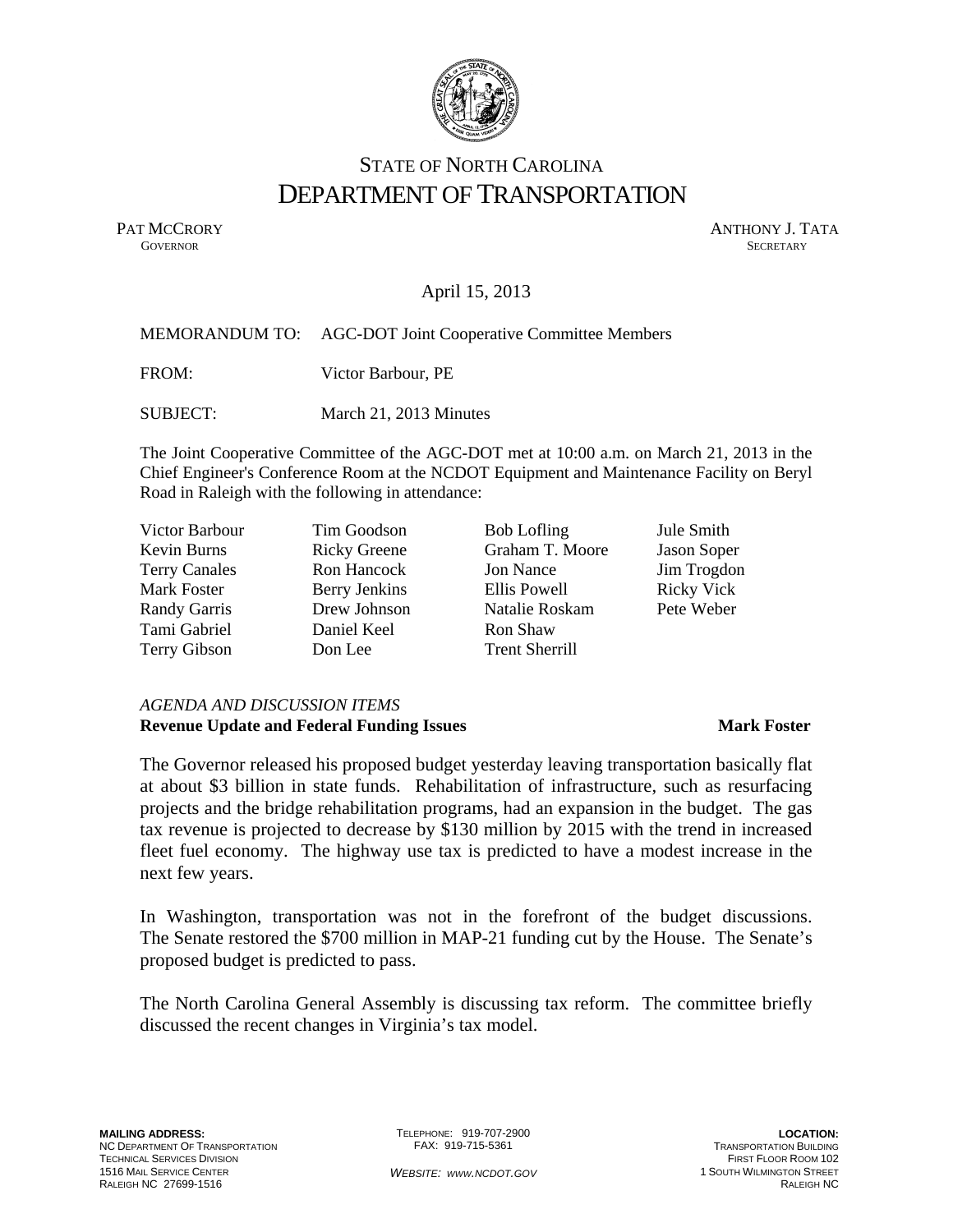# **Letting Projections State Constraints Action Projections State Projections State Projections**

Mr. Garris provided an analysis of the current 12 month let list. The Department is reviewing the current letting list to possibly level out lettings from October 2013 through the spring of 2014. The spike in September 2013 is due to the Wilmington Bypass projects, NC 24 projects, and a large design build project. There are about 24 projects with estimates greater than \$20 million projected to be let in the next 12 months.

Mr. Barbour explained that 6 to 7 projects in the next 6 months may be shifted by 3 to 6 months to help with cash flow in the years 2016 and 2017. The next 12 month let list will reflect these adjustments.

# **2013 Projected Legislative Issues Impacting DOT Jason Soper/Jim Trogdon**

Mr. Soper noted that the Secretary sent letters to the General Assembly regarding House Bill 10, Remove Route Restrictions for NC 540 Loop. The Senate offered an amendment that would take Mid-Currituck, Garden Parkway and Cape Fear Skyway out of statue. This amendment gives the Department up to 8 turnpike projects that could be put into the prioritization process with legislative consultation 6 months advance of letting.

The Department is reviewing Senate Bill 127, Customer Service, Economic Development and Transportation. This bill creates regional offices for DOT/DENR for a one-stop shop for developers based on existing NCDOT divisions. There is push back from economic development regions and chambers of commerce regarding the proposed regions. For example, Durham and Raleigh are in one region and Chapel Hill is in another region which may present difficulties for Research Triangle Park.

Mr. Soper reported that House Bill 364, Treasurer's Debt Issuance Accountability Act, was filed yesterday which basically requires the Treasurer's approval for capital expenditures over 5 million dollars.

The Construction-Manager-At-Risk process was discussed by committee members. Mr. Barbour reported feedback from Utah DOT indicated that this tool does not make projects faster but keeps the projects on budget. The committee discussed this potential project implementation tool with the intent to move forward with pilot projects and review the results.

The committee discussed House Bill 4, Unemployment Insurance Fund Solvency and Program Changes, which was signed by the Governor in February. CAGC members noted that seasonal labor may no longer be allowed to draw unemployment insurance if employers have a negative unemployment insurance balance. This legislation seems to require negative balance employers to pay the balance of the unemployment insurance, continue to pay their employees during down time, or fire employees to allow them to draw unemployment. Concerns were expressed regarding recruitment issues for transportation and building industries if employees can no longer maintain benefits during periods of unemployment.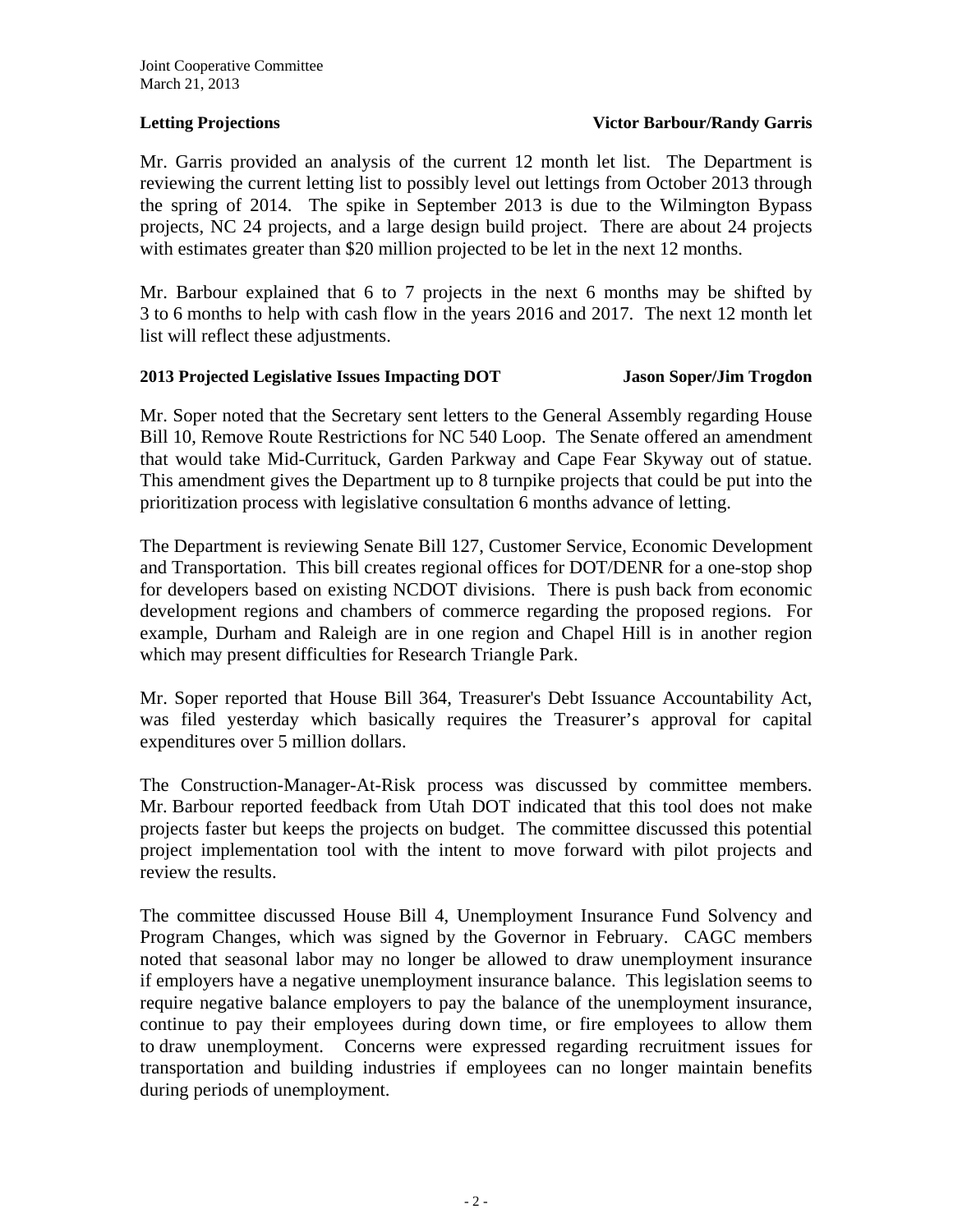# **NCDOT/CAGC DBE Networking Meetings Tami Gabriel Tami Gabriel**

Ms. Gabriel presented information on potential program ideas regarding DBE and Prime Contractor meet-and-greets, panel discussions, and other specialized networking opportunities. She requested feedback regarding the best format for positive networking.

# **Davis-Bacon Wage Rate Survey Ron Hancock**

Mr. Hancock reported that the Department of Labor has yet to respond regarding survey data sent over 9 months ago. Ms. Coward has let our Representatives know that we have had an extended delay in response and expects an update in two weeks.

# **Rail Program Implementation According to the Contract of Paul Worley**

Mr. Worley provided handouts listing the latest map and schedule for the rail program. He noted that bid amounts have been higher than the estimates from the statement of work; however, the whole program is expected to be completed.

# SASHTO 2013 Grove Park Inn, Asheville 8/25-8/28 Victor Barbour

Mr. Barbour reported on the SASHTO meeting agenda. Grove Park Inn is sold out on Saturday; however, there are still rooms for sponsors. The overflow hotels, the Loft or Renaissance Inn, still have space available in downtown Asheville. Visiting states have registered between 15 and 20 representatives.

# **2013 DBE/MBE/WBE Disparity Study Terry Canales**

Ms. Canales reported on the ongoing DBE/MBE/WBE Disparity Study required every five years by NCGS §136-28.4. Last year, the Department hired Colette Holt, Esq. of Colette Holt & Associates to conduct the study. The first outreach meeting was held in Cary. Ms. Canales noted that industry attendance at the meeting was helpful in the discussion. There will be three focus groups which will separate DBEs from Prime Contractors. The Department will not be part of the focus group conversations. The Contractual Services Unit has been interviewed and provided information for the study; however, industry may be contacted for data regarding work done for local governments, airports, etc. The report and determinations regarding disparity will need to be completed before August 2014 when the statue is set to expire.

Ms. Canales noted a change in the work codes for painting and thermoplastic markings particularly for the marking under 1,000 feet. This change will allow smaller firms without large-scale marking equipment to bid on jobs requiring only hand tools.

# **I-95 Tolling Study Update Community Community Community Community Community Community Community Community Community Community Community Community Community Community Community Community Community Community Community Commu**

Mr. Barbour reported that the economic impact study is currently underway. The impact study conducted focus groups with truckers, shippers, and merchants. The public survey regarding tolling recently closed. Mr. Trogdon noted the initial findings indicate shipping firms tend to have more concern than the general public; larger shipping firms with business in the southeast are more concerned than the local shipping firms that stay within the state; and hotels are concerned with defection of revenue by lowered traffic counts. Next month, the focus will be on the economic impacts including salaries,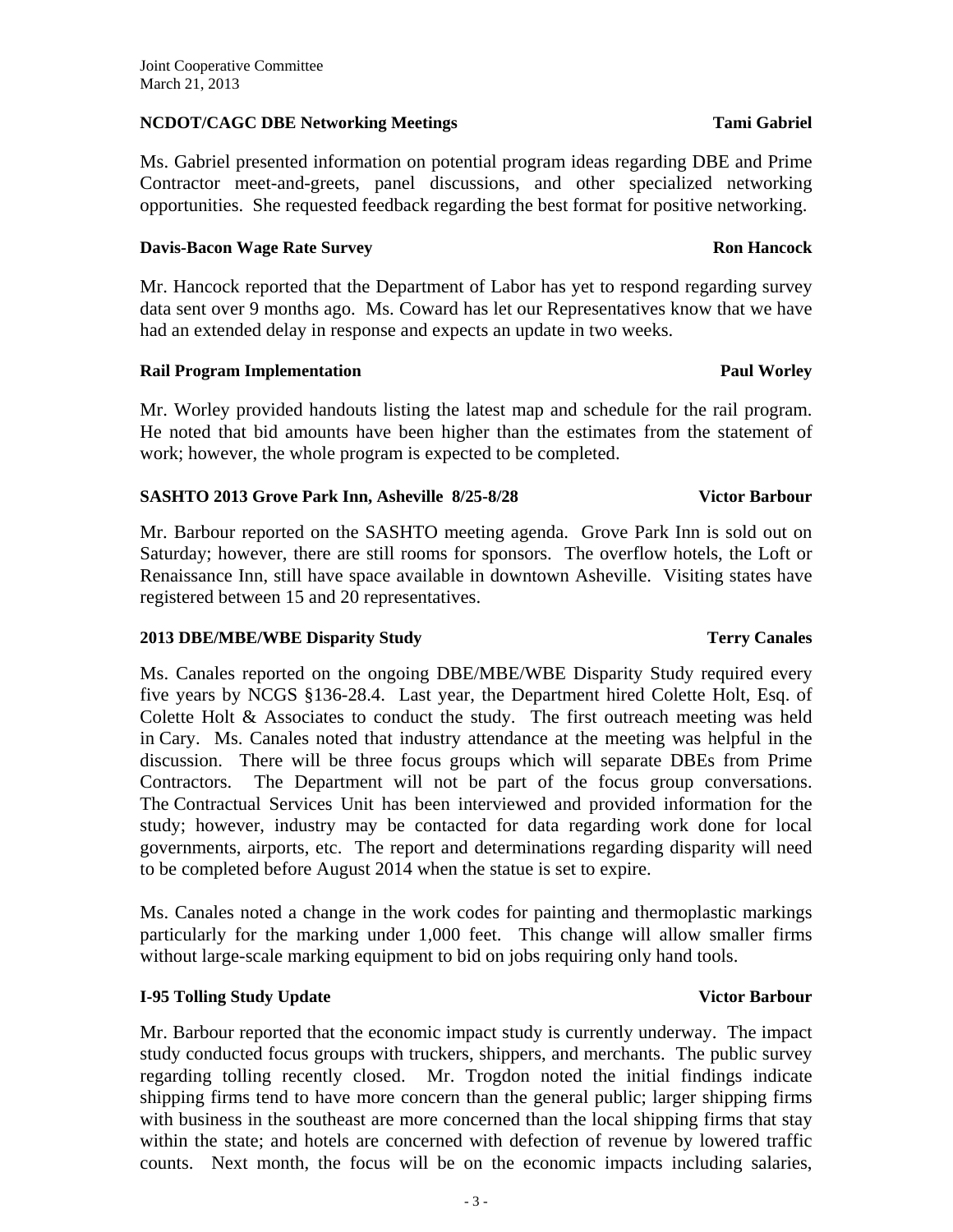through trips versus local trips, tolling, sales tax, property tax, etc. The report is scheduled to be completed in late April.

# **NCDOT Computer System Upgrade Potentials Victor Barbour Victor Barbour**

Mr. Barbour noted that the Department has been using HiCams and AASHTO's Trnsport system for over 15 years. The Department has advertised a Request for Information (RFI) soliciting information on database solutions for electronic bidding and project management. The RFI is set to close next week. Mr. Barbour noted that this would not immediately affect BidEx or electronic bidding and is not a purchase request.

The use of ConstructWare was mentioned, and Mr. Hancock noted that the Department is looking to move towards Sharepoint sites to share information on projects. Mr. Barbour noted that the Department is working on providing account access to business partners.

# **Other** Various

Mr. Jenkins encouraged CAGC members to become part of NCGO. The NCGO organization advocates for the transportation industry. This organization is currently sending one postcard per week to General Assembly members. The postcards are bright orange with simple transportation facts. One of the first postcards compared the cost for coffee, bottled water and gas.

The Garden Parkway project was discussed. Mr. Trogdon noted that the Department's final briefings will be filed in late June. The Department could present oral arguments, if needed, and the judgment could follow in 3-5 months. Mr. Rochelle will communicate with the short-listed teams regarding the project.

# **Next Meeting Date**

The next meeting is scheduled for May 23, 2013 at 10:00 a.m. in the Chief Engineer's Conference Room at the NCDOT Equipment and Maintenance Facility on Beryl Road in Raleigh.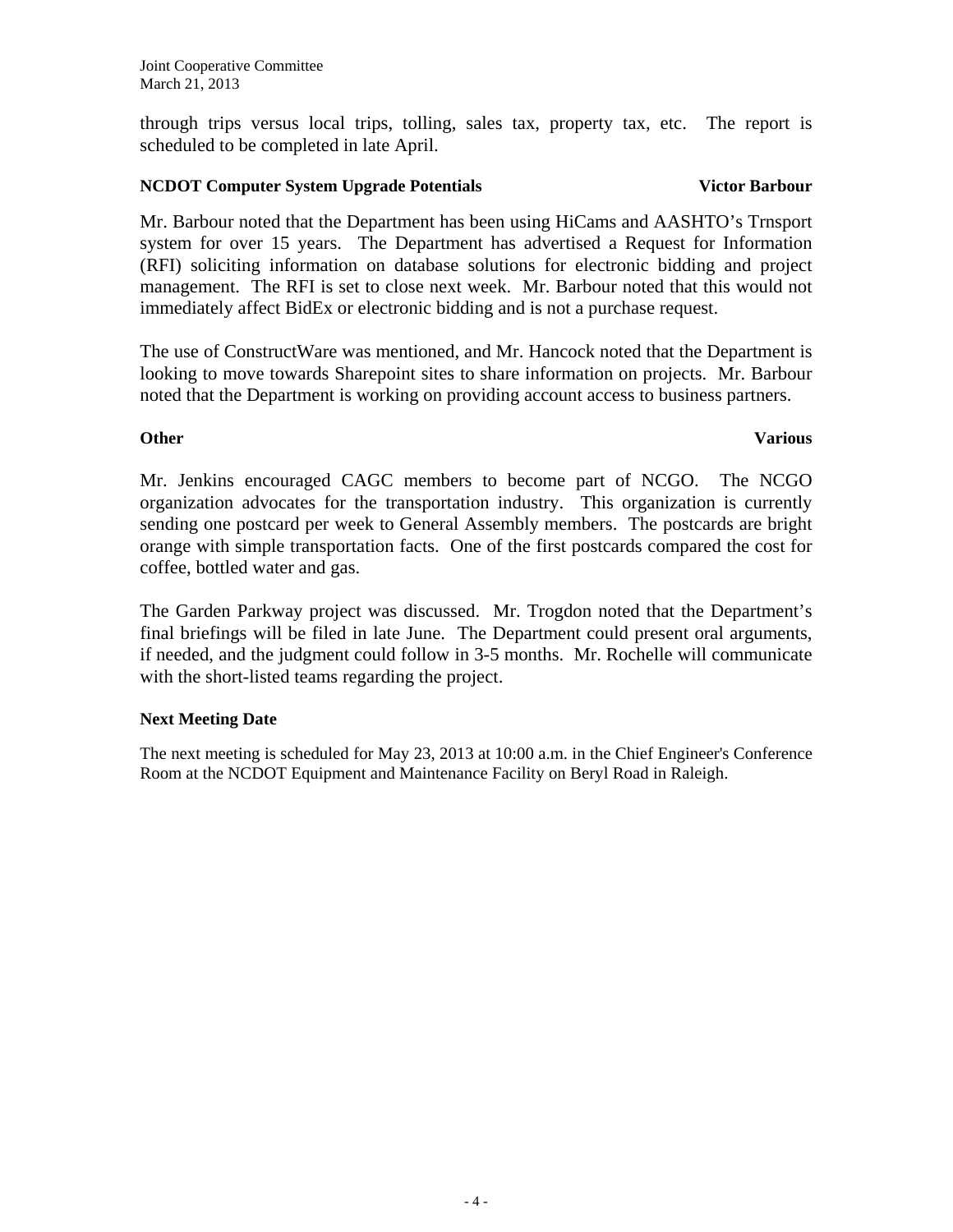# **NCDOT 12 Month Let List Totals in Millions**



NOTE: The number on the bar chart represents the number of projects included in each category. The number of bridges affected appears in the legend. 3/13/2013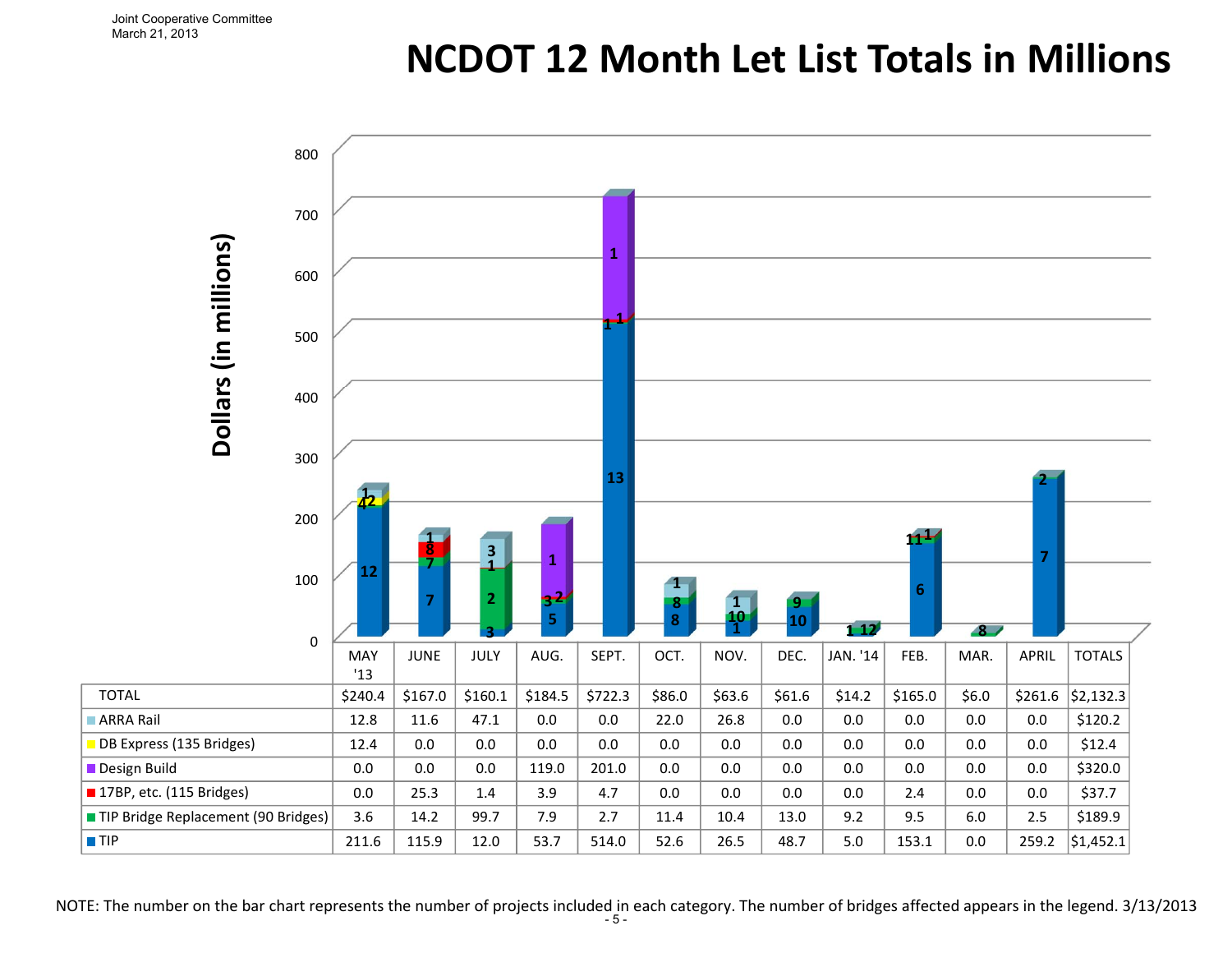| March 21, 2013<br>MAJOR PROJECTS > \$20 MILLION SCHEDULED FOR MAY 2013 - APRIL 2014 |                                                                                                                                                                                         |                  |                  |                                         |                |                                                                                                                                          |                                              |    |  |  |
|-------------------------------------------------------------------------------------|-----------------------------------------------------------------------------------------------------------------------------------------------------------------------------------------|------------------|------------------|-----------------------------------------|----------------|------------------------------------------------------------------------------------------------------------------------------------------|----------------------------------------------|----|--|--|
| <b>LET DATE</b>                                                                     | TIP#                                                                                                                                                                                    | WBS#             | FA#              | <b>COUNTY</b>                           | DIV.           | <b>DESCRIPTION</b>                                                                                                                       | <b>LATEST PRELIMINARY</b><br><b>ESTIMATE</b> |    |  |  |
| 5/21/2013                                                                           | R-2303A                                                                                                                                                                                 | 34416.3.3        |                  | <b>CUMBERLAND</b>                       | 6              | NC 24 FROM WEST OF SR 1006 (MAXWELL ROAD/CLINTON ROAD)<br>IN CUMBERLAND COUNTY TO SR 1853 (JOHN NUNNERY ROAD)                            | \$36,000,000                                 |    |  |  |
| 5/21/2013                                                                           | R-2303B                                                                                                                                                                                 | 34416.3.4        |                  | CUMBERLAND,<br><b>SAMPSON</b>           | 6              | NC 24 FROM SR 1853 (JOHN NUNNERY ROAD) IN CUMBERLAND<br>COUNTY TO SR 1404 (DOWDY ROAD) IN SAMPSON COUNTY                                 | \$48,800,000                                 |    |  |  |
| 5/21/2013                                                                           | R-2707AA                                                                                                                                                                                | 34497.3.3        | NHF-0074(141)    | CLEVELAND                               | 12             | US 74 (SHELBY BYPASS) FROM WEST OF SR 1162 (PEACHTREE<br>ROAD) TO EAST OF SR 1318 (KIMBRELL ROAD)                                        | \$32,300,000                                 |    |  |  |
| 5/21/2013                                                                           | R-3421C                                                                                                                                                                                 | 34542.3.5        | HPPNHS-0220(65)  | <b>RICHMOND</b>                         | 8              | I-73/74 FROM 0.2 MILES SOUTHWEST OF SR 1304 (HARRINGTON<br>ROAD) TO I-73/74 INTERCHANGE SOUTH OF ELLERBE                                 | \$59,700,000                                 |    |  |  |
| 6/18/2013                                                                           | R-3307                                                                                                                                                                                  | 34528.3.1        | STPNHF-0070(132) | CARTERET                                | $\overline{2}$ | US 70 FROM EXISTING FOUR LANES AT RADIO ISLAND TO US 70<br>NORTH OF SR 1429 (OLGA ROAD)                                                  | \$73,400,000                                 |    |  |  |
| 7/16/2013                                                                           | P-5208A                                                                                                                                                                                 | 50000.3.STR01T4A |                  | CABARRUS,<br><b>MECKLENBURG</b>         | 10             | NCRR/NS MAINLINE HAYDOCK TO JUNKER RAILROAD ROADBED<br>(MP 360.0 TO MP 372.2)                                                            | \$25,747,748                                 |    |  |  |
| 8/20/2013                                                                           | R-2707B                                                                                                                                                                                 | 34497.3.5        | NHF-0074(107)    | CLEVELAND                               | 12             | SHELBY - US 74 BYPASS FROM W OF SR 1314 TO W OF NC 226                                                                                   | \$32,600,000                                 |    |  |  |
| 9/17/2013                                                                           | I-3802A<br>I-3802A                                                                                                                                                                      | 36780.3.1        | NHIMF-85-2(77)55 | <b>CABARRUS</b>                         | 10             | I-85 FROM NC 73 (EXIT 55) TO LANE STREET (EXIT 63)                                                                                       | \$201,000,000                                | DB |  |  |
| 9/17/2013                                                                           | R-2303C                                                                                                                                                                                 | 34416.3.5        |                  | SAMPSON                                 | 3              | NC 24 FROM SR 1404 (DOWDY RD) TO SR 1303 (MITCHELL LOOP<br>RD)                                                                           | \$46,700,000                                 |    |  |  |
| 9/17/2013                                                                           | R-2303D                                                                                                                                                                                 | 34416.3.6        |                  | SAMPSON                                 | 3              | NC 24 FROM SR 1303 (MITCHELL LOOP RD) TO US 421-701/SR<br>1296 (SUNSET AVENUE)                                                           | \$52,900,000                                 |    |  |  |
| 9/17/2013                                                                           | R-2633BA                                                                                                                                                                                | 34491.3.20       | NHS-0017(124)    | <b>BRUNSWICK,</b><br><b>NEW HANOVER</b> | 3              | US 17/WILMINGTON BYPASS FROM US 74-76 EAST OF MALMO IN<br>BURNSWICK COUNTY TO US 421 NORTH OF WILMINGTON IN NEW<br><b>HANOVER COUNTY</b> | \$73,000,000                                 |    |  |  |
| 9/17/2013                                                                           | R-2633BB                                                                                                                                                                                |                  | NHS-0017(125)    | <b>BRUNSWICK,</b><br><b>NEW HANOVER</b> | 3              | US 17/WILMINGTON BYPASS FROM US 74-76 EAST OF MALMO IN<br>BURNSWICK COUNTY TO US 421 NORTH OF WILMINGTON IN NEW<br>HANOVER COUNTY        | \$142,000,000                                |    |  |  |
| 9/17/2013                                                                           | U-2524C                                                                                                                                                                                 | 34820.3.27       | NHF-708(62)      | <b>GUILFORD</b>                         | $\overline{7}$ | GREENSBORO - WESTERN LOOP FROM BRYAN BOULEVARD TO<br>SR 2340 (OLD BATTLEGROUND ROAD)                                                     | \$136,500,000                                |    |  |  |
| 10/15/2013                                                                          | P-5201                                                                                                                                                                                  | 45417.3.STR01T4  |                  | WAKE                                    | 5              | MORRISVILLE PARKWAY - GRADE SEPARATION NCRR                                                                                              | \$22,000,000                                 |    |  |  |
| 10/15/2013                                                                          | U-3615B                                                                                                                                                                                 | 34962.3.2        | STP-1820(5)      | <b>GUILFORD</b>                         | $\overline{7}$ | HIGH POINT - SR 1820 (SKEET CLUB RD) FROM EAST OF SR 1818<br>(JOHNSON STREET) TO WEST OF NC 68 (EASTCHESTER DRIVE)                       | \$31,800,000                                 |    |  |  |
| 11/19/2013                                                                          | P-5002C                                                                                                                                                                                 | 51800.3.STR04    |                  | <b>MECKLENBURG</b>                      | 10             | CSXT DETOUR ROADBED, RETAINING WALLS, BRIDGES, FINAL<br>ROADBED, TRACKWORK, INCLUDING REMOVAL OF TRYON YARD                              | \$26,750,000                                 |    |  |  |
| 11/19/2013                                                                          | U-2507A                                                                                                                                                                                 | 34811.3.5        | STPDA-5238(5)    | <b>MECKLENBURG</b>                      | 10             | CHARLOTTE - SR 2467 (MALLARD CREEK RD) FROM GRAHAM ST<br>EXT TO SR 2665 (HARRIS BLVD)                                                    | \$26,500,000                                 |    |  |  |
| 2/18/2014                                                                           | <b>I-4928</b>                                                                                                                                                                           | 41188.3.1        | IMS-085-1(106)3  | CLEVELAND                               | 12             | CONSTRUCT NEW WEIGH STATION - CLEVELAND COUNTY                                                                                           | \$21,600,000                                 |    |  |  |
| 2/18/2014                                                                           | R-2519B                                                                                                                                                                                 | 35609.3.2        |                  | MITCHELL,<br>YANCEY                     | 13             | US 19E FROM SR 1186 TO MULTI-LANE SECTION WEST OF<br><b>SPRUCE PINES</b>                                                                 | \$58,500,000                                 |    |  |  |
| 2/18/2014                                                                           | R-3601                                                                                                                                                                                  | 38868.3.2        | NHS-0017(68)     | <b>BRUNSWICK</b>                        | 3              | US 17-74-76 FROM NC 133/SR 1472 (FLETCHER ROAD / VILLAGE<br>ROAD) INTERCHANGE TO CAPE FEAR MEMORIAL                                      | \$36,300,000                                 |    |  |  |
| 2/18/2014                                                                           | X-0002CC                                                                                                                                                                                | 35196.3.22       | NHF-0100(23)     | CUMBERLAND                              | 6              | FAYETTEVILLE OUTER LOOP - FROM EAST OF NC 210<br>(MURCHISON ROAD) TO US 401                                                              | \$24,100,000                                 |    |  |  |
| 4/15/2014                                                                           | R-2413A                                                                                                                                                                                 | 34429.3.8        |                  | <b>GUILFORD</b>                         | $\overline{7}$ | FUTURE I-73 - FROM FOUR LANES AT SR 2011 (EDGEFIELD ROAD)<br>TO SR 2127 (BROOK BANK ROAD)                                                | \$72,800,000                                 |    |  |  |
| 4/15/2014                                                                           | R-2413B                                                                                                                                                                                 | 34429.3.4        |                  | <b>GUILFORD</b>                         | $\overline{7}$ | NC 68 CONNECTOR - US 220 FROM SR 2127 (BROOK BANK ROAD)<br>TO HAW RIVER                                                                  | \$40,100,000                                 |    |  |  |
| 4/15/2014                                                                           | U-0071                                                                                                                                                                                  | 34745.3.1        | NHF-76-1(2)      | <b>DURHAM</b>                           | 5              | DURHAM - EAST END CONNECTOR FROM NC 147 (BUCK DEAN<br>FREEWAY) TO NORTH OF NC 98                                                         | \$119,000,000                                |    |  |  |
|                                                                                     |                                                                                                                                                                                         |                  |                  |                                         |                | <b>TOTAL COST ESTIMATE PROJECTS &gt; \$20 MIL</b>                                                                                        | \$1,208,197,748                              |    |  |  |
|                                                                                     |                                                                                                                                                                                         |                  |                  |                                         |                |                                                                                                                                          |                                              |    |  |  |
|                                                                                     |                                                                                                                                                                                         |                  |                  |                                         |                | <b>LARGE BRIDGE PROJECTS &gt; \$10 MILLION</b>                                                                                           |                                              |    |  |  |
| 7/16/2013                                                                           | <b>B-2500A</b>                                                                                                                                                                          | 32635.3.6        | BRNHF-0012(55)   | DARE                                    | $\mathbf{1}$   | NC 12 ON PEA ISLAND - LONG TERM IMPROVEMENTS<br>(PHASE II)                                                                               | \$98,000,000                                 |    |  |  |
| 8/20/2013                                                                           | <b>B-2500B</b>                                                                                                                                                                          | 32635.3.7        | BRNHF-0012(56)   | <b>DARE</b>                             | $\mathbf{1}$   | RODANTHE ON NC 12 - LONG TERM IMPROVEMENTS<br>(PHASE II)                                                                                 | \$119,000,000                                | DB |  |  |
|                                                                                     |                                                                                                                                                                                         |                  |                  |                                         |                | TOTAL COST ESTIMATE LARGE BRIDGE PROJECTS > 10 MIL                                                                                       | \$217,000,000                                |    |  |  |
|                                                                                     | 90 - BRIDGES AFFECTED BY 77 TIP BRIDGE PROJECTS<br>115 - BRIDGES AFFECTED BY 13 (17BP, BK, BP) BRIDGE PRESERVATION PROJECTS<br>135 - BRIDGES AFFECTED BY 2 DIVISION EXPRESS DB PROJECTS |                  |                  |                                         |                |                                                                                                                                          |                                              |    |  |  |
|                                                                                     |                                                                                                                                                                                         |                  |                  |                                         |                | 12 MONTH TOTAL FOR MAY 2013 - APRIL 2014 =<br>- 6 -                                                                                      | \$2,132,285,116                              |    |  |  |

| <b>LARGE BRIDGE PROJECTS &gt; \$10 MILLION</b> |                |           |                |             |  |                                                            |               |  |
|------------------------------------------------|----------------|-----------|----------------|-------------|--|------------------------------------------------------------|---------------|--|
| 7/16/2013                                      | <b>B-2500A</b> | 32635.3.6 | BRNHF-0012(55) | <b>DARE</b> |  | NC 12 ON PEA ISLAND - LONG TERM IMPROVEMENTS<br>(PHASE II) | \$98,000,000  |  |
| 8/20/2013                                      | <b>B-2500B</b> | 32635.3.7 | BRNHF-0012(56) | <b>DARE</b> |  | RODANTHE ON NC 12 - LONG TERM IMPROVEMENTS<br>(PHASE II)   | \$119,000,000 |  |

<sup>3/13/2013</sup>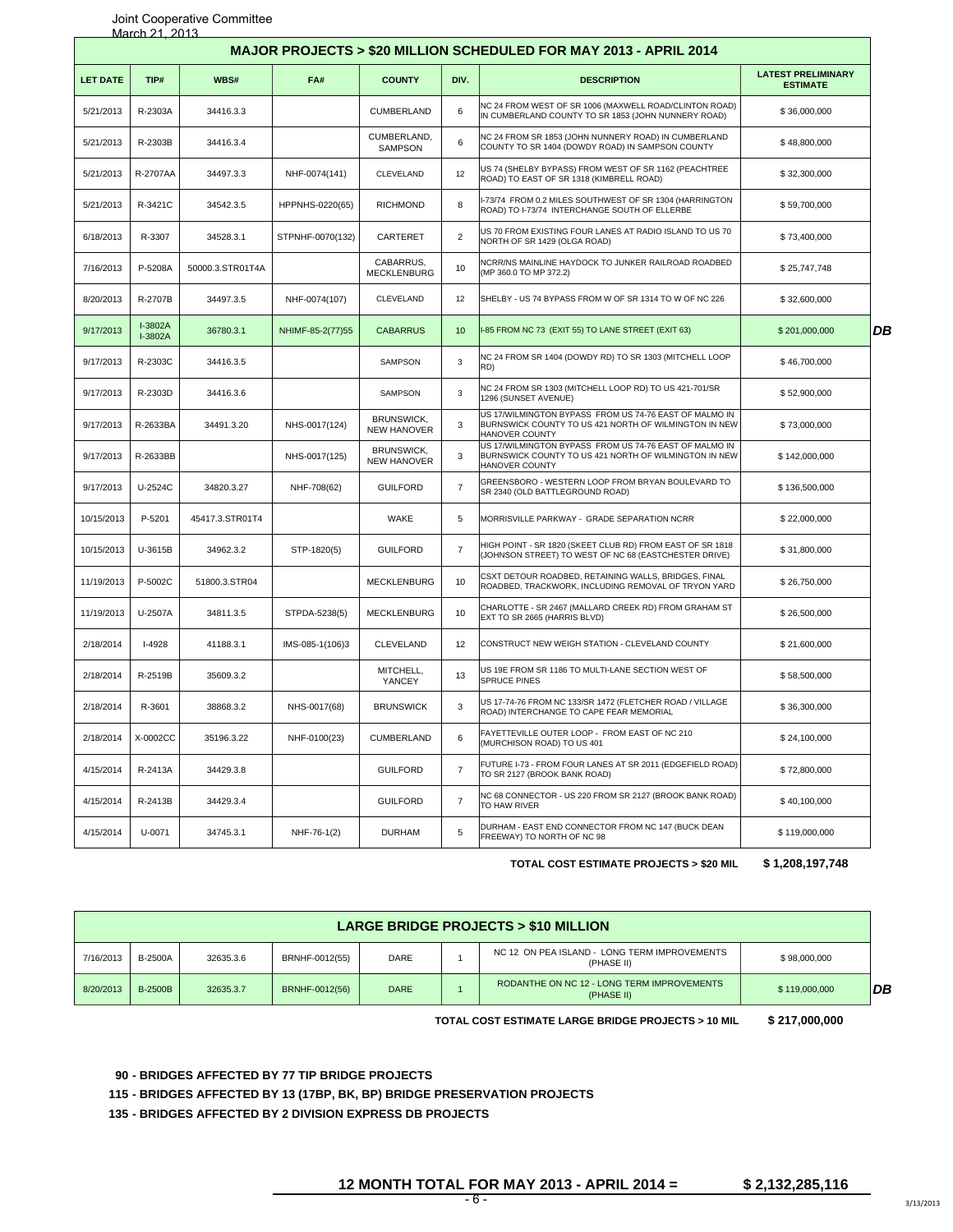# NCDOT's Piedmont Improvement Program - Anticipated Construction Projects

 $\cdot$ 

| Piedmon<br>Improvement<br>Program<br>Component | <b>ID No</b>                      | TiP#                          | <b>Project Description</b>                                                                        | Division                | County                | Railroad Milepost                                                | <b>Target</b><br>Advertisement<br>Date | Mandatory<br>Pre-Bid    | Target<br>Mandatory<br>Pre-Rid<br>Meeting<br>Date | <b>Contract Manager</b>      | <b>Target Let Date</b>     | Target<br>Construction<br><b>Complete &amp;</b><br>Accepted |
|------------------------------------------------|-----------------------------------|-------------------------------|---------------------------------------------------------------------------------------------------|-------------------------|-----------------------|------------------------------------------------------------------|----------------------------------------|-------------------------|---------------------------------------------------|------------------------------|----------------------------|-------------------------------------------------------------|
|                                                | -15                               | P-5205                        | Double Track from Graham to Haw River                                                             | æ.                      |                       |                                                                  |                                        |                         |                                                   |                              |                            |                                                             |
|                                                |                                   |                               | Graham to Haw River Roadbed and Highway                                                           | 7                       | Alamance              | NCRR H 23.5 - NCRR H25.5                                         | 21-May-2013                            | Y                       | TBO                                               | <b>NCDOT</b>                 | 18-Jun-2013                | Nov. 2014                                                   |
|                                                | $\mathbf{1}$                      | P-5205                        | Railroad Trackwork (Norfolk Southern)                                                             |                         | Alamance              | NCRR H 23.5 - NCRR H25.5                                         | TBD                                    | TBO                     | TBO                                               | <b>Norfolk Southern</b>      | <b>TBD</b>                 | Nov. 2014                                                   |
|                                                |                                   |                               | Railroad signals (Norfolk Southern)                                                               | $\overline{7}$          | Alamance              | NCRR H 23.5 - NCRR H25.5                                         | TBD                                    | TBD                     | TBD                                               | <b>Norfolk Southern</b>      | <b>TBD</b>                 | Nov. 2014                                                   |
|                                                | <b>10a</b>                        | P-5208                        | Double Track from CP Haydock to CP Junker                                                         | 10.                     |                       |                                                                  |                                        |                         |                                                   |                              | il ing                     |                                                             |
|                                                | $10a - 1$<br>$10a - 3$<br>$10a-5$ | P-5208A<br>P-520BC<br>P-5208G | Railroad roadbed from CP Haydock CP Junker.                                                       | 10                      | Cabarrus, Mecklenburg | NCRR 360.0 - NCRR 372.2                                          | 21-May-2013                            | Y                       | <b>TBD</b>                                        | <b>NCDOT</b>                 | 16-Jul-2013                | Dec, 2016                                                   |
|                                                | 10a-2                             | P-52069                       | Pharr Mill Road grade separation                                                                  | 10                      | Cabamus               | <b>NCRR 361.5</b>                                                | 19-Mar-2013                            | N                       | <b>N/A</b>                                        | <b>NCDOT</b>                 | 16-Apr-2013                | Jan. 2015                                                   |
|                                                | $10a-4$                           | P-5208D                       | Roberta Road Extension grade separation                                                           | 10                      | Cabarrus              | <b>NCRR 363.7</b>                                                | 19-Mar-2013                            | Y                       | 3/28/2013                                         | <b>NCDOT</b>                 | 16-Apr-2013                | May, 2015                                                   |
|                                                | $21 - a(1)$                       | P-5208E                       | PCSI-Caldwell Park Drive (H2J)                                                                    | 10 <sub>10</sub>        | Cabarrus, Mecklenburg | <b>N/A</b>                                                       | 23-Apr-2013                            | N                       | <b>N/A</b>                                        | <b>NCDOT</b>                 | 21-May-2013                | Nov. 2014                                                   |
|                                                | $21 - a(2)$                       | P-5208F                       | PCSI-Caldwell Road grade separation (H2J)                                                         | 10                      | Cabarrus              | <b>NCRR 365.2</b>                                                | 23-Apr-2013                            | N                       | <b>N/A</b>                                        | <b>NCDOT</b>                 | 21-May-2013                | Nov, 2014                                                   |
|                                                | $10a-6$                           | P-5208H                       | Grier Road grade separation                                                                       | 10                      | Mecklenburg           | <b>NCRR 371.5</b>                                                | 23-Apr-2013                            |                         | TBD                                               | <b>NCDOT</b>                 | 21-May-2013                | Nov. 2014                                                   |
|                                                | $10a-7$                           | P-52081                       | Railroad Trackwork (Norfolk Southern)                                                             | 10                      | Cabarrus Mecklenburg  | NCRR 360.0 - NCRR 372.2                                          | TBD                                    | <b>TBD</b>              | TBD                                               | Norfolk Southern             | TBO                        | Dec. 2016                                                   |
|                                                | $10a - 8$                         | P-5208J                       | Railroad signals (Norfolk Southern)                                                               | 10                      | Cabarrus, Mecklenburo | NCRR 360.0 - NCRR 372.2                                          | TBO                                    | TBD                     | TBD                                               | <b>Norfoik Southern</b>      | TBD                        | Dec, 2016                                                   |
|                                                |                                   |                               |                                                                                                   | s                       |                       |                                                                  |                                        |                         |                                                   |                              |                            |                                                             |
|                                                | 106                               | P-5206                        | Double Track from CP Reid to CP North Kannapoils                                                  |                         |                       |                                                                  |                                        |                         |                                                   |                              |                            |                                                             |
|                                                | $10b-1$<br>$10b-2$                | P-5206A<br>-5206B             | Peeler Road grade separation and service roads.<br>Railroad roadbed from Reid to North Kannapolis | 9<br>9                  | Rowan<br>Rowan        | <b>NCRR 338.2</b><br>NCRR 337.1 - NCRR 347.6                     | 19-Feb-2013<br>21-May-2013             | $\,$ N<br>Y             | <b>N/A</b><br>TBO                                 | <b>NCDOT</b><br><b>NCDOT</b> | 19-Mar-2013<br>16-Jul-2013 | Jul, 2015<br>Dec, 2016                                      |
|                                                | 10b-3<br>$10b-4$                  | 5206C<br>5206D                | Kimball Road Highway Work                                                                         |                         |                       |                                                                  |                                        |                         |                                                   |                              | TRD                        | Dec, 2016                                                   |
| <b>Structures</b>                              | $10b-6$                           | P-5206F                       | Railroad Trackwork (Norfolk Southern)                                                             | 9                       | Rowan                 | NCRR 337.1 - NCRR 347.6                                          | TBD                                    | TBD                     | TBD                                               | Norfolk Southern             |                            |                                                             |
|                                                | $10b-7$                           | P-5206G                       | Railroad signals (Norfolk Southern)                                                               | $\mathbf{a}$            | Rowan                 | NCRR 337.1 - NCRR 347.6                                          | <b>TBD</b>                             | TBD                     | TBD                                               | <b>Norfolk Southern</b>      | <b>TBD</b>                 | Dec, 2016                                                   |
|                                                | 10 <sub>o</sub>                   | C-4301                        | Double Track from CP Bowers to CP Lake                                                            | le.                     |                       | dato in Mari                                                     |                                        |                         |                                                   | 树肌                           |                            |                                                             |
|                                                | $10c-1$                           | C-4901A                       | Railroad roadbed from Bowers to Lake                                                              | $\mathbf{a}$            | Davidson              | NCRR 309.8 - NCRR 314.0                                          | 23-Apr-2013                            | Y                       | TBD                                               | <b>NCDOT</b>                 | 18-Jun-2013                | Nov, 2016                                                   |
|                                                | $10c-2$                           | C-4901B                       | Ipper Lake Road grade separation                                                                  | $\mathbf{S}$            | Davidson              | <b>NCRR 311.1</b>                                                | 19-Feb-2013                            | N                       | <b>N/A</b>                                        | <b>NCDOT</b>                 | 19-Mar-2013                | May, 2015                                                   |
| rack and                                       | $10c-3$                           | C-4901C                       | umer Road grade separation                                                                        | $\mathbf{9}$            | Davidson              | <b>NCRR 313.1</b>                                                | 19-Feb-2013                            | N                       | <b>N/A</b>                                        | <b>NCDOT</b>                 | 19-Mar-2013                | May, 2015                                                   |
|                                                | $10c-4$                           | C-4901D                       | Railroad Trackwork (Norfolk Southern)                                                             | $\mathbf{q}$            | Davidson              | NCRR 309.8 - NCRR 314.0                                          | TBD                                    | TBD                     | TBD                                               | Norfolk Southern             | TBD                        | Nov. 2016                                                   |
|                                                | $10c-5$                           | C-4901E                       | Railroad signals (Norfolk Southern)                                                               | $\mathbf{9}$            | Davidson              | NCRR 309.8 - NCRR 314.0                                          | TBD                                    | TBD                     | TBO                                               | Norfolk Southern             | <b>TBD</b>                 | Oct. 2016                                                   |
|                                                | 12                                | U-3463                        | Klumac Road Grade Separation                                                                      |                         |                       |                                                                  |                                        |                         |                                                   |                              |                            |                                                             |
|                                                |                                   |                               | llumac Road Grade Separation                                                                      | $\mathbf{g}$            | Rowan                 | <b>NCRR 335.3</b>                                                | 20-Nov-2012                            | N                       | <b>N/A</b>                                        | <b>NCDOT</b>                 | 18-Dec-2012                | May, 2016                                                   |
|                                                | 12                                | U-3459                        | Klumac - Railroad signals (Norfolk Southern)                                                      | $\mathbf{g}$            | Rowan                 | <b>NCRR 335.3</b>                                                | TBD                                    | TBD                     | T8D                                               | <b>Norfolk Southern</b>      | TBD                        | Sep, 2015                                                   |
|                                                | -131                              | <b>I-2304AE</b>               | Main Line Curve realignment at Dute                                                               |                         |                       |                                                                  |                                        |                         | 2. W                                              | . Se exiligilias canada      |                            | <b>CONSTRUCTION</b>                                         |
|                                                |                                   |                               | lain Line Curve realignment at Duke Roadbed                                                       | $\mathbf{9}$            | Davidson, Rowan       | NCRR 327.3 - NCRR 327.9                                          | 23-Apr-2013                            | Y                       | TBD                                               | <b>NCDOT</b>                 | 21-May-2013                | Nov. 2013                                                   |
|                                                | 13                                | -2304AE                       | Main Line Curve realignment at Duke Track (NS)                                                    | $\overline{9}$          | Davidson, Rowan       | NCRR 327.3 - NCRR 327.9                                          | TBD                                    | <b>TBD</b>              | TBD                                               | Norfolk Southern             | TBO                        | Nov. 2013                                                   |
|                                                |                                   |                               | Main Line Curve realignment at Duke Signals (NS)                                                  | $\overline{9}$          | Davidson, Rowan       | NCRR 327.3 - NCRR 327.9                                          | TBD                                    | TBD                     | TBD                                               | <b>Norfolk Southern</b>      | <b>TBD</b>                 | Nov, 2013                                                   |
|                                                | 159                               | P-5204                        | McLeansville Rd                                                                                   | -7                      | Guilfard              | NCRR H8.0                                                        | 20-May-2014                            | N.                      | N/A                                               | <b>NORTH NODOT</b>           | 17-Jun-2014                | 01-Mar-2016                                                 |
|                                                | 17/18                             | U-4716A/C                     | Clegg to Nelson & Hopson Road                                                                     |                         |                       | reve                                                             | 公寓                                     |                         | 受罪案                                               | ta sena da k                 | <b>CAN Samuel</b>          |                                                             |
|                                                |                                   | U-4716A                       | Siding from CP Clegg to CP Nelson & Hopson Road Grade<br>Separation & Church Street Extension     | $\sim$                  | Durham, Wake          | NCRR H 63.2 - NCRR 69.0                                          | 23-Oct-2012                            | Y                       | 06-Nov-2012                                       | <b>NCDOT</b>                 | 20-Nov-2012                | Jul. 2015                                                   |
|                                                | 17/16                             | U-4716C                       | Railroad Trackwork (Norfolk Southern)                                                             | $\overline{\mathbf{5}}$ | Durham, Wake          | NCRR H 63.2 - NCRR 69.0                                          | TBD                                    | <b>TBD</b>              | <b>TBD</b>                                        | Norfolk Southern             | TBD                        | Jul. 2015                                                   |
|                                                |                                   |                               | Railroad signals (Norfolk Southern)                                                               | $\overline{5}$          | Durham, Wake          | NCRR H 63.2 - NCRR 69.0                                          | <b>TBD</b>                             | TBD                     | TBD                                               | <b>Norfolk Southern</b>      | TBD                        | Jul, 2015                                                   |
|                                                | 18                                | U-4716B                       | Church Street Extension                                                                           | $\overline{5}$          | Durham                | NCRR H64.7 - NCRR H65.2                                          | 23-Oct-2012                            | $\mathbf{Y}$            | TBD                                               | <b>NCDOT</b>                 | 20-Nov-2012                | Jul. 2015                                                   |
|                                                |                                   | P-5201                        | <b>Morrisville Parkway</b>                                                                        |                         |                       |                                                                  | ina yang                               |                         | 56.                                               |                              |                            | ador esta                                                   |
|                                                | 19                                |                               | Morrisville Parkway Grade Separation Railroad Roadbed<br>and Highway work                         | $\mathbf{s}$            | Wake                  | $GS = NCRR H69.6$<br>NCRR H69.0 - H70.6                          | 17-Sep-2013                            | N                       | <b>N/A</b>                                        | <b>NCDOT</b>                 | 15-Oct-2013                | Sep, 2018                                                   |
|                                                | 19                                | P-5201                        | Railroad Trackwork (Norfolk Southern)                                                             | 5                       | Wake                  | GS = NCRR H69.6<br>NCRR H69.0 - H70.6                            | <b>TBO</b>                             | TBO                     | TBD                                               | <b>Norfolk Southern</b>      | <b>TBD</b>                 | Sep, 2016                                                   |
|                                                |                                   |                               | Railroad signals (Norfolk Southern)                                                               | 5                       | Wake                  | $GS = NCRR$ H69.6<br>NCRR H69.0 - H70.6                          | TBD                                    | TBD                     | <b>TBD</b>                                        | Norfolk Southern             | <b>TBD</b>                 | TBD                                                         |
|                                                | 30 <sub>1</sub>                   | 11-5008                       | Sugar Creek Grade Separation                                                                      | 10                      | Mecklonburg           | <b>NCRR 374.2</b>                                                | TBD                                    | $\overline{\mathbf{y}}$ | TBD                                               | Raleigh Lat                  | 17-Jun-2014                | Feb, 2016                                                   |
|                                                | ۰.                                | P-6002                        | <b>CRISP - NS/CSXT Main Line Grade Separation</b>                                                 | ski p                   |                       | - 195                                                            | s Sirk                                 |                         |                                                   | 189                          |                            | 40ap<br><b>TBD</b>                                          |
|                                                | 9                                 | P-5002A                       | North Church St. Crossing Closure                                                                 | 10                      | Mecklenburg           |                                                                  | TBC                                    | N<br>$\overline{N}$     | <b>N/A</b><br>N/A                                 | Charlotte<br><b>NCDOT</b>    | TBO<br>16-Jul-2013         | 01-Mar-2014                                                 |
|                                                |                                   | P-5002B                       | NC Music Factory Blvd. & Maxwell Ct. Extension                                                    | 10                      | Mecklenburg           |                                                                  | 18-Jun-2013                            |                         |                                                   |                              |                            |                                                             |
| MLGS                                           |                                   | P-5002C                       | CSX Detour, Roadbed, Trough, Bridges and Final Roadbed<br>and Trackwork                           | $10\,$                  | Mecklenburg           | Crossing NS 377.1<br>NS 376.6 - NS 377.6<br>CSXT SF329.5-SF331.0 | 17-Sep-2013                            | Y                       | TBD                                               | <b>NCDOT</b>                 | 19-Nov-2013                | 01-Apr-2017                                                 |
|                                                |                                   | P-5002D                       | Bridges, Track and Signals (NS)                                                                   | 10                      | Mecklenburg           | Crossing NS 377.1<br>NS 376.6 - NS 377.6<br>CSXT SF329.5-SF331.0 | TBD                                    | <b>TBO</b>              | TBO                                               | <b>Norfolk Southern</b>      | TBD                        | 01-Apr-2017                                                 |
|                                                |                                   | P-5002E                       | Signals (CSXT)                                                                                    | 10                      | Mecklenburg           | Crossing NS 377.1<br>NS 376.6 - NS 377.6<br>CSXT SF329.5-SF331.0 | TBD                                    | <b>TBD</b>              | TBD                                               | CSX                          | TBO                        | 01-Apr-2017                                                 |
|                                                | $\overline{\mathbf{2}}$           | P-3803                        | Cary Station upfit                                                                                | 5                       | Wake                  | <b>NCRR H 73.5</b>                                               |                                        |                         |                                                   |                              | Oct, 2010                  | Oct. 2011                                                   |
| 95                                             |                                   |                               | Train Station Security Management System. CCTV data<br>tetwork for 9 stations                     |                         |                       |                                                                  |                                        |                         |                                                   |                              |                            |                                                             |
| Facilities<br>tation                           | $\overline{7}$                    | P-2918                        | Train Station Security Management System. Backup<br>generators for 2 stations.                    | 7.9                     | Alamance, Rowan       |                                                                  | Feb-13                                 | N                       | <b>N/A</b>                                        | NCDOT                        | Mar-13                     | TBO                                                         |
| ö5                                             | 11                                | P-5207                        | Kannapolis Station canopy                                                                         | 10                      | Cabarrus              | <b>NCRR 349.0</b>                                                | Nov-12                                 | $\overline{\mathbf{N}}$ | <b>NJA</b>                                        | <b>NCDOT</b>                 | Dec, 2012                  | <b>TBD</b>                                                  |
|                                                | 24                                | P-2916                        | Public Information Display Systems                                                                | 5,7,9,10                | Varies                |                                                                  | $Jun-13$                               | $\overline{N}$          | <b>N/A</b>                                        | <b>NCDOT</b>                 | Jul, 2013                  | TBD                                                         |

 $\sim$